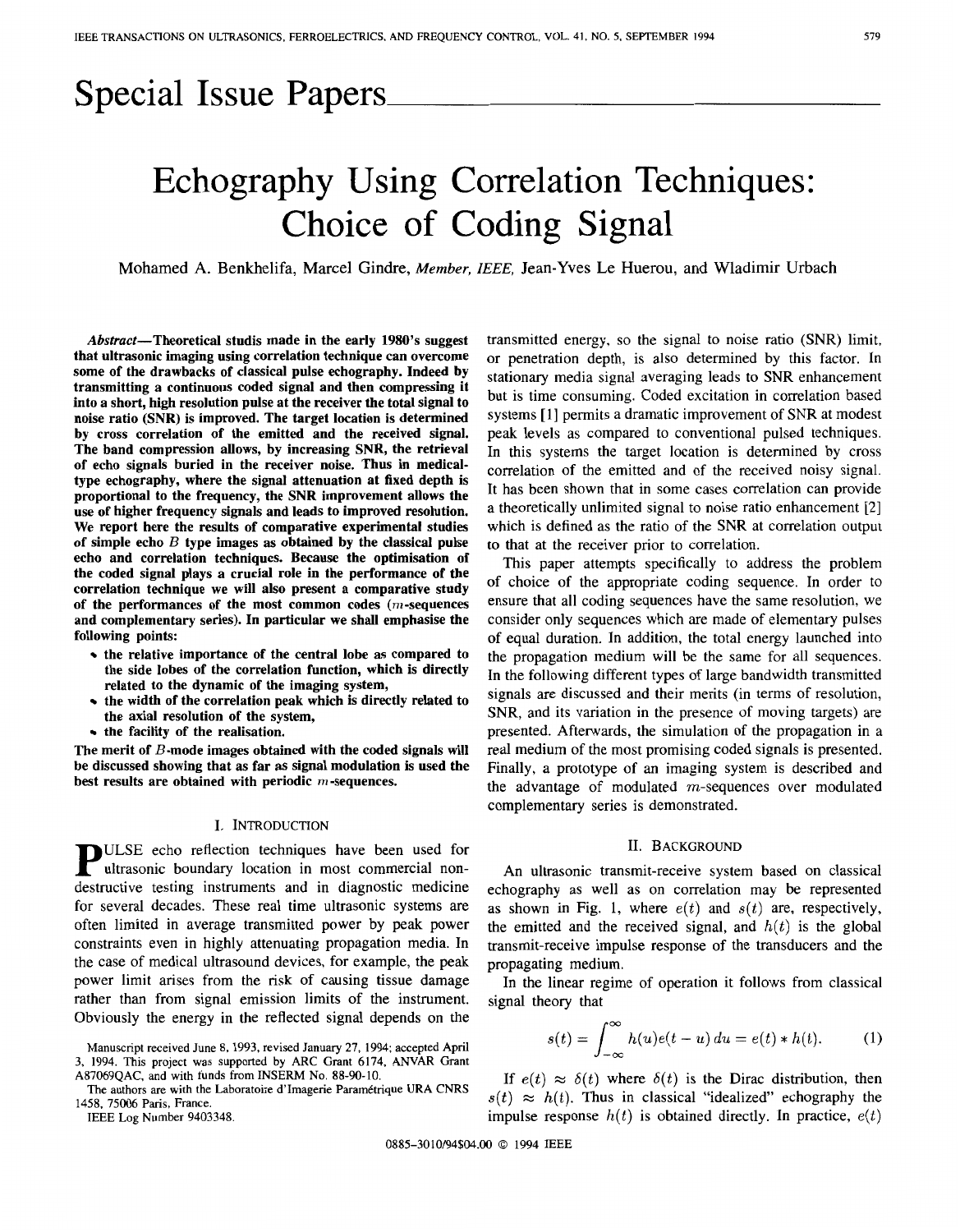

**Fig.** I. **Schematic block diagram of the ultrasonic imaging system. (a) Classical system. (b) System** using **correlation techniques.** 

is a high voltage pulse. Its duration is short in order to fully exploit the bandwidth of the transducer and to maximise the resolution.

There is a second method for evaluating  $h(t)$  [3]. In correlation based systems the output is

$$
r(t) = \int_{-\infty}^{\infty} s(\xi)e(\xi - t) d\xi = \Gamma_{ee}(t) * h(t)
$$
 (2)

where  $\Gamma_{ee}(t)$  is the autocorrelation function of the emitted signal  $e(t)$ .

If  $e(t)$  is such that  $\Gamma_{ee}(t) \approx \delta(t)$ , we have  $r(t) \approx h(t)$ . In other words, this means that if we choose an emitting signal such that its autocorrelation function is a Dirac distribution, the impulse response of the system is given by the crosscorrelation function between emission and reception.

Only white noise gives an autocorrelation function which is equivalent to a Dirac distribution. Several other types of transmitted signals have been proposed by different authors. These include wide-band *m* -sequences **[4]-[6],** random noise [l], chirp *[7]-[9],* Golay codes **[lo], [l l],** Barker code **[12].**  The autocorrelation functions of such signals consist of a main peak and secondary maxima. The higher the value of the ratio of main peak amplitude  $(Lp)$  to the highest secondary lobe amplitude  $(Ls)$ , the closer will be the shape of  $\Gamma_{ee}$  to the Dirac function. For chirp codes *Lp/Ls* is only equal to **13** dB. In order to improve this value a very efficient apodization is necessary which leads to a broadening of  $\Gamma_{ee}$  and thus to a significant decrease of axial resolution **[13].** It has been shown recently that by using an adapted signal processing the *Lp/Ls*  ratio can reach **40** dB **[9].** In the next section we shall briefly review discrete codes which fit the best to our purpose.

#### 111. **EVALUATION OF** CODED **SIGNALS**

**A** variety of codes are available for application in the system. Factors affecting the choice of code are: ease in generation: peak to side lobe ratio *(Lp/Ls)* in the correlation function, and the processing complexity. With a microcomputer system, generation of any code can easily be done by writing the appropriate data to the transmission buffer in the code generation unit. Software processing for various codes is straightforward. Thus the main criterion is the value

of peak to side lobe ratio  $(Lp/Ls)$ . In order to allow easy comparison between the most common codes we will present hereafter a comparative study based on the following protocol. 1) For each code the number and/or the amplitude of its binary elements can vary. However the total energy launched into the propagating medium is the same for all codes considered. For a fixed amplitude of any code this requires that the product of the emission time and the square of the amplitude be constant. **2)** In order to make the axial resolution of all codes equivalent, the duration of each binary element of any code was fixed at the same value  $\tau$ . 3) All simulations were made with sampled signals. For any code the number of samples per binary element was **16. 4)** In the correlation system the returning wave form from a moving target no longer matches the reference signal. In order to determine the mismatch effects we shall consider the variation of *Lp/Ls* with the Doppler shift frequency.

Let

$$
e_{\text{mod}}(t) = \sum_{n=1}^{N} a_n \Pi_n(t) \exp[i(\omega_0 t + \varphi_n)] \tag{3}
$$

be the general expression of the modulated and coded signal where  $a_n$  is the amplitude of the *n*th binary element of duration  $\tau$ , and  $\varphi_n$  is the corresponding phase, N is the number of binary elements  $(N\tau = T)$  and

$$
\Pi_n(t) = \begin{cases} 1 & \text{for } (n-1)\tau \le t \le n\tau \\ 0 & \text{elsewhere} \end{cases} \tag{4}
$$

We shall consider three different types of code:

 $A: a_n = 1$  and  $\varphi_n = 0$  or  $\pi$  $A: a_n = 1$  and  $\varphi_n = 0$  or  $\pi$ <br>B:  $a_n = 1$  and  $\varphi_n$  variable  $B: a_n = 1$  and  $\varphi_n = 0$ <br>  $B: a_n = 1$  and  $\varphi_n$  variable.<br>  $C: a_n$  and  $\varphi_n$  variable.

For codes of type **A** the autocorrelation function is given for the periodic case by:

$$
\Gamma_{ee}(k) = \sum_{m=1}^{N} e_j e_m \tag{5}
$$

with  $k \geq 0$  and  $j = (m + k)$  modulo *N*, and for nonperiodic case, and by:

$$
\Gamma_{ee}(k) = \sum_{m=1}^{N-k} e_j e_m \tag{6}
$$

with  $k \geq 0$  and  $j = m+k$ . For codes of types B or C we have calculated the autocorrelation function following the method suggested by Bernfeld and Liebman **[14].** 

## *A-Type Codes*

For Barker's codes [15] the ratio  $(Lp/Ls)_{\text{max}}$  is about 22 dB. This result can be improved by combined Barker's codes [ **161,** [l71 but it is limited to a value of **30** dB. For our purpose the  $m$ -sequence and complementary Golay codes are better candidates.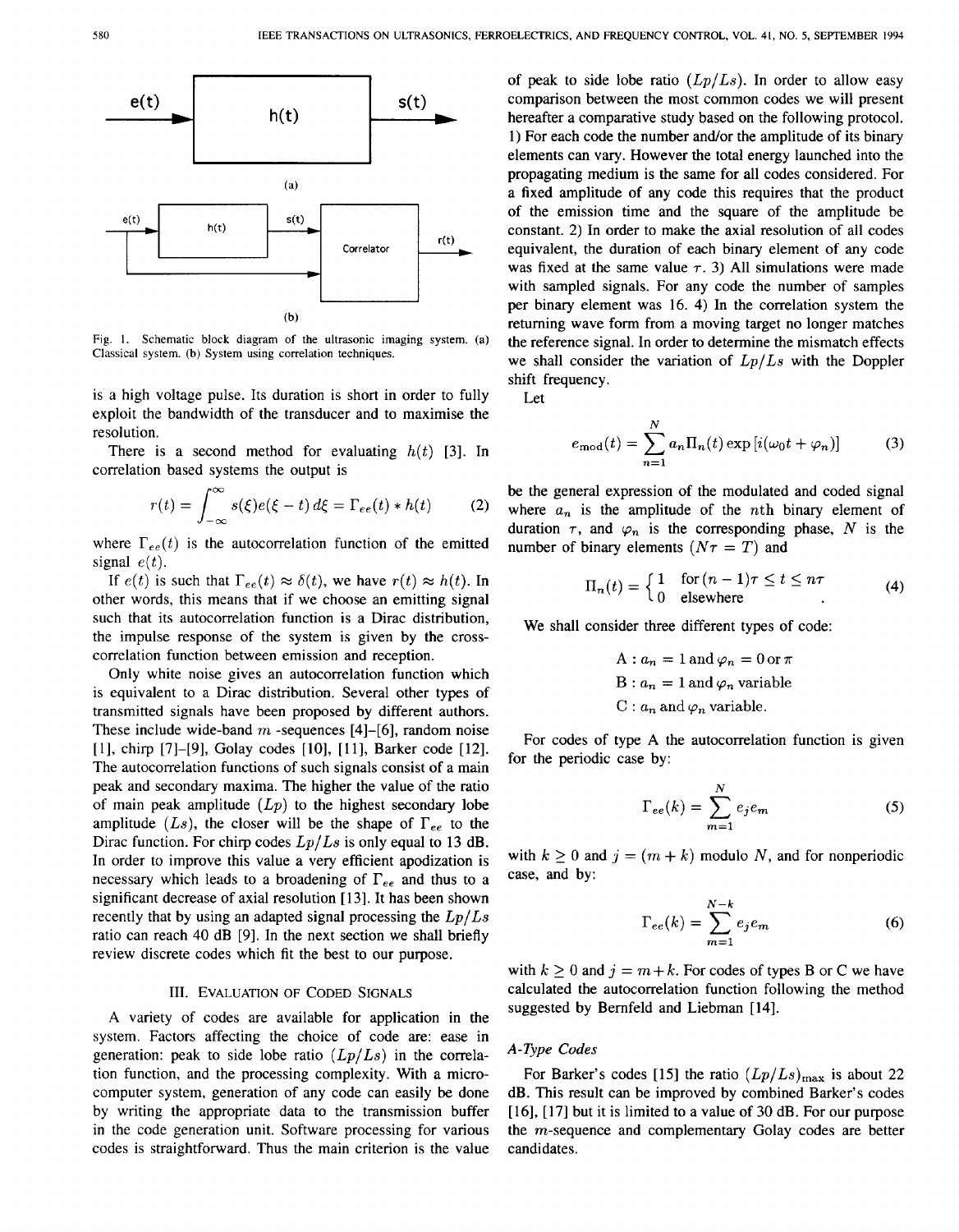*Maximal Length Sequence:* The m-sequence [ **181,** simpler to implement, is a perfectly deterministic sequence of  $N =$  $(2n - 1)$  binary digits which displays a certain number of properties of randomness approximating those of white noise. It is often referred to as a pseudorandom binary sequence or pseudonoise. In the case of nonperiodic emission of an *N*  element sequence [19], the peak to side lobe ratio  $L_p/L_s \leq$  $20 \log \sqrt{N}$ . The ratio  $Lp/Ls = 20 \log N$  is equal to 42 dB for  $N = 127$  when the m-sequence is transmitted continuously. This precludes however the use of a single transducer, which is not the case with Golay's codes.

*Golay's Codes:* Golay's codes are pairs of complementary binary codes **[20].** The autocorrelation function of each code in a pair has a central peak and a range of side lobes of identical shape but of opposite sign. The addition of the autocorrelation functions from a pair of complementary codes produces a large triangular central peak with no side lobes  $(Lp/Ls \rightarrow \infty)$ . The length of Golay's code usable by any correlation system is only limited by the generation capability of the system. Other codes have also been shown to have the same zero range side lobe property **[21]-[23].** It is worth noting that because Golay's codes involve the sequential transmission of two related sequences, real time imaging of some systems is prohibited with this type of code.

## *B-Type Codes*

Type B codes were generated as suggested by Frank **[24].**  Consider a code of *N* elements. Let *j* and m be two indexes with  $0 \le j \le \sqrt{N}$  and  $0 \le m \le \sqrt{N}$ . The phase of each element  $\varphi_{jm} = [2\pi/\sqrt{N}](j+m)$ . The *N* elements of code with  $0 \le j \le \sqrt{N}$  and  $0 \le m \le \sqrt{N}$ . The phase of each element  $\varphi_{jm} = [2\pi/\sqrt{N}](j+m)$ . The *N* elements of code are thus emitted in  $\sqrt{N}$  subgroups. For each subgroup *j* is least fitted while m give from 0 to  $\sqrt{N}$  are thus emitted in  $\sqrt{N}$  subgroups. For each subgroup j is kept fitted while m runs from 0 to  $\sqrt{N}-1$ . For sufficiently high values of *N* one can show [25] that  $\frac{Lp}{Ls} = 20 \log(\pi \sqrt{N}).$ 

$$
\frac{Lp}{Ls} = 20\log\left(\pi\sqrt{N}\right). \tag{7}
$$

For  $L_p/L_s \sim 50$  dB, the phase is in units of  $2\pi/\sqrt{N} \approx 3.6^{\circ}$ . This is hard to implement when the operating frequency is of the order of some Megahertz. That is why codes with only two phase values are more practical and appear more attractive.

## *C-Type Codes*

Huffman has shown **[26]-[28]** that by varying the amplitude and the phase of each element of the coding sequence it is possible to increase significantly the peak to side lobe ratio. In spite of very promising results, however, implementation of Huffman coding sequences remains very delicate. Kretschmer and Lin **[29]** have shown that an error of 5% in the form of each of **64** binary elements of a Huffman sequence induces a loss of **20** dB in the peak to noise ratio. Such sensitivity makes it impractical to use.

It is apparent from previous discussion that only  $m$ sequence and Golay's codes provide sufficient SNR and easy implementation to ultrasonic imaging. In the following we shall only consider this two types of codes and the corresponding SNR degradation due to Doppler effects.

#### IV. MOVING **TARGET EFFECTS**

In case of a multifrequency broadband waveform, the effect of a moving target can be described as a modification of the duration of the waveform which is proportional to the target velocity. In classical echographic techniques the result is a longer **or** shorter burst. In a correlation system the motion of the target will produce a cross-correlation function which will not align as required for optimum cancellation of lateral obes. Thus the Doppler shift should produce a significant degradation of the peak to sidelobe ratio mainly due to an increase in amplitude of the lateral lobes. To determine the effects of the mismatch of wide-band signals, one can analyze the form of the ambiguity function **[3],** [30].  $\chi(\theta, \omega_d) = \int a^*(t) a(t - \theta) \exp(i\omega_d t) dt$ . Where  $\omega_d = 2\pi f_d$ is the pulsation shift produced by the Doppler effect. When  $\omega_d = 0, \chi(\theta)$  is simply the autocorrelation function of the complex envelop  $a(t)$  of the emitted signal  $e(t)$ . Using the expression for  $\chi$ , the modulus of the ambiguity functions were then plotted for  $m$ -sequences and Golay codes [31]. The  $\chi$ functions were defined in terms of the delay  $(\tau \text{ axis})$  and a dimensionless parameter  $T \cdot f_d$  where *T* is the duration of the coded sequence and  $f_d$  is the Doppler shift.

For a periodic  $m$ -sequence of 127 binary elements the ambiguity function is plotted in [Fig.](#page--1-0) **2.** For zero Doppler shift  $(f_d = 0)Lp/Ls \approx 42$  dB as expected. When  $f_d$  increases, the secondary lobes rise very rapidly, and the peak to side lobe ratio reaches the value of 23 dB for  $T \cdot f_d = 0.2$ .

The Golay's codes are emitted in a consecutive manner, and it is probably optimistic to assume that the Doppler shift is exactly the same for both sequences. However, if this hypothesis is correct, the resulting ambiguity function  $\chi$  is shown in [Fig.](#page--1-0) 3. To allow better readability  $\chi$  was truncated at  $-60$  dB, although the  $Lp/Ls$  value for  $fd = 0$  is theoretically infinite. Here again, the amplitude of the secondary lobes increases rapidly with  $f_d$ , and for  $T \cdot f_d = 0.2$ ,  $Lp/Ls$  reaches **25** dB, a slightly better value than in the case of the *m*sequence. This requires two sequences of**128** b each, however, doubling the energy launched into the medium.

Both codes are sensitive to Doppler shifts. However they can, in principle, easily provide a 50 dB peak to noise ratio. Periodic m-sequences are easy to generate, but because of continuous emission the need to use separate transducers for transmission and reception seems to be one potential drawback of the method. Golay's codes offer the advantage of side lobe cancellation and seem more promising at this stage of study where the propagating medium is absent. To understand in what manner the propagating medium can influence our results, we shall consider the propagation of Golay codes and m-sequences through a simulated medium in the next part of this paper.

### V. **SIMULATED RESULTS**

The *m*-sequences and complementary series were extensively used by several authors *[5],* [ **1 l], [3 I], [32].** However, even if the theoretical improvement of the SNR is obvious, the observed **SNR** is far from the theoretical prediction, especially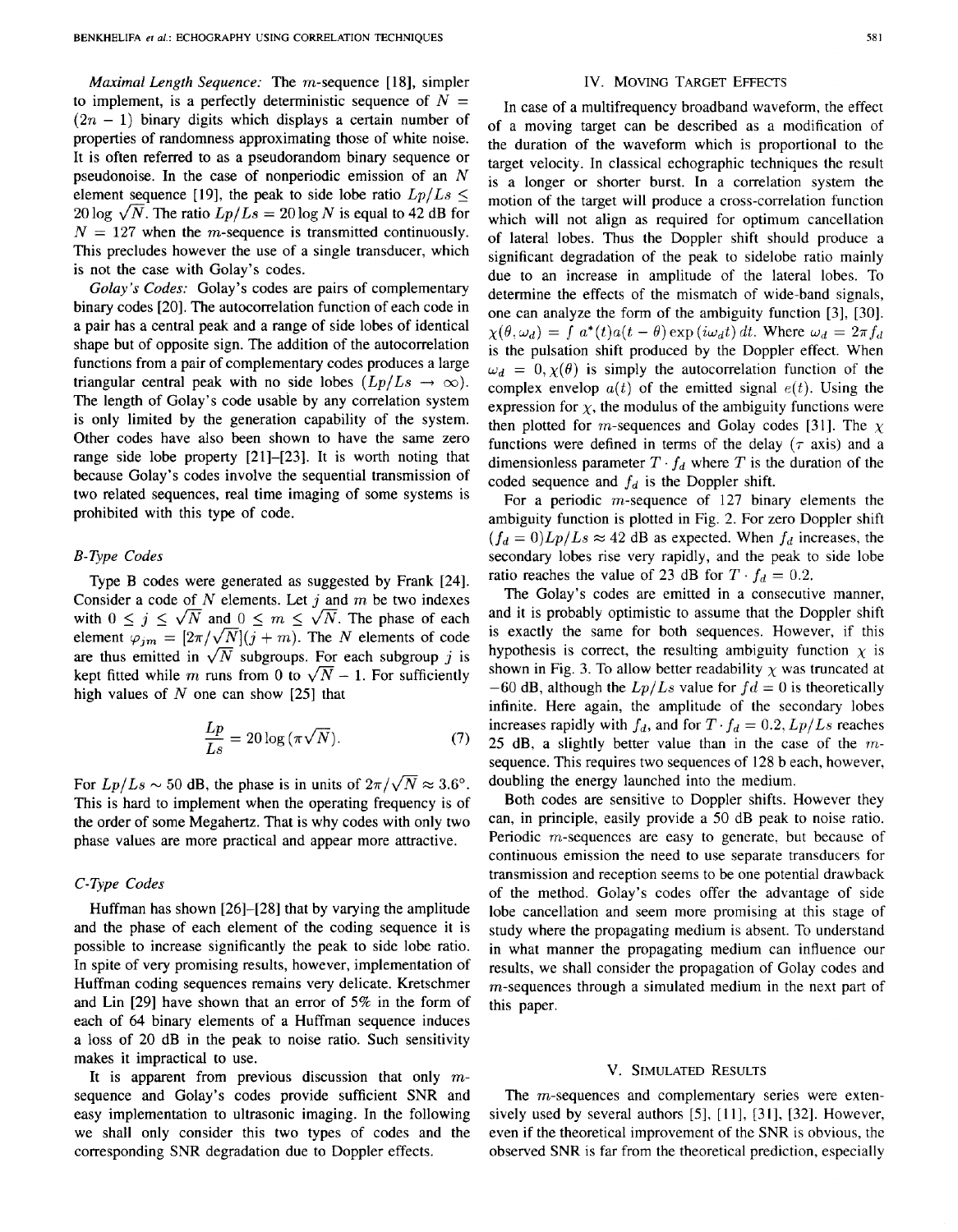

[Fig.](#page--1-0) 2. Ambiguity function for a 127 bit  $m$ -sequence. (a) 3-D representation. (b) Correlation function for **fixed** Doppler shift.

when Golay series are used. This could be due, as we shall see, to at least two different factors.

We have simulated the propagation of coded sequences using software developed in our laboratory. The software allows us to simulate the four fundamental steps: signal modulation, transmission, reception, and signal processing. The signal is phase modulated in order to place its frequency bandwidth at that of the transducer. This ensures maximum energy transfer. We use phase shift keying **(PSK)** modulation, i.e.,  $\varphi_n = 0$  or  $\varphi_n = \pi$  in (3) and  $a_n = 1$ . The spectral density of the emitted signal prior to modulation is

> $E(f) = N\tau^2 \left[ \frac{\sin \left( \pi f \tau \right)}{\pi f \tau} \right]^2$  $(8)$

and

$$
E_{\text{mod}}(f) = \frac{1}{2} [E(f + f_0) + E(f - f_0)] \tag{9}
$$

after modulation. The transmission model accounts for the transducer and the propagating medium. From the classical signal theory:

$$
s(t) = e(t) * h_{er}(t) * h_{re}(t) * h_a(M, t) * h_d(M, t)
$$
 (10)

where

- $d/2$  is the distance from transducer to the target position *M*
- $h_{er}(t) = h_{re}(t)$  are the impulse response, operating in the emitted and receiving modes, of the transducer modelled



[Fig. 3.](#page--1-0) Ambiguity function for a 128 bit Golay's code. (a) 3-D representation. (b) Correlation function for **fixed** Doppler shift.

by a Gaussian band-pass filter:

$$
H_{er}(f) = H_{re}(f) = \exp\left(\frac{-(f - f_0)^2}{B^2}\right) \tag{11}
$$

where *B* is the bandwidth of the transducer.

•  $h_a(M, t)$  is the impulse response of the propagating medium due to the attuenuation coefficient  $\beta$ . Following Kuc [33] we have:

$$
|H_a(f)| = \exp(-\beta f d) \tag{12}
$$

with

$$
\arg(H_a(\omega)) = \frac{1}{2\pi} VP
$$

$$
\left[ \int_{-\pi}^{+\pi} \ln |H_a(\nu)| \cot \left( \frac{\nu - \omega}{2} \right) d\nu \right]
$$
(13)

where VP is the Cauchy principal value [34] and  $\omega =$  $2\pi f/f_e$  with  $f_e$  is sampling frequency (in our case  $f_e = 100$  MHz).

•  $h_d(M, t)$  is the impulse response due to diffraction. It accounts for the finite dimension of the transducer. It can be shown that diffraction effects are similar to those of a low-pass filter with attenuation increasing with the distance from the transducer *[35]:* 

$$
H_d(f) = c^2 \Delta t^2 \text{sinc}^2 \left[ f \Delta t \right] e^{-4i\pi f (t - (\Delta t/2))} \tag{14}
$$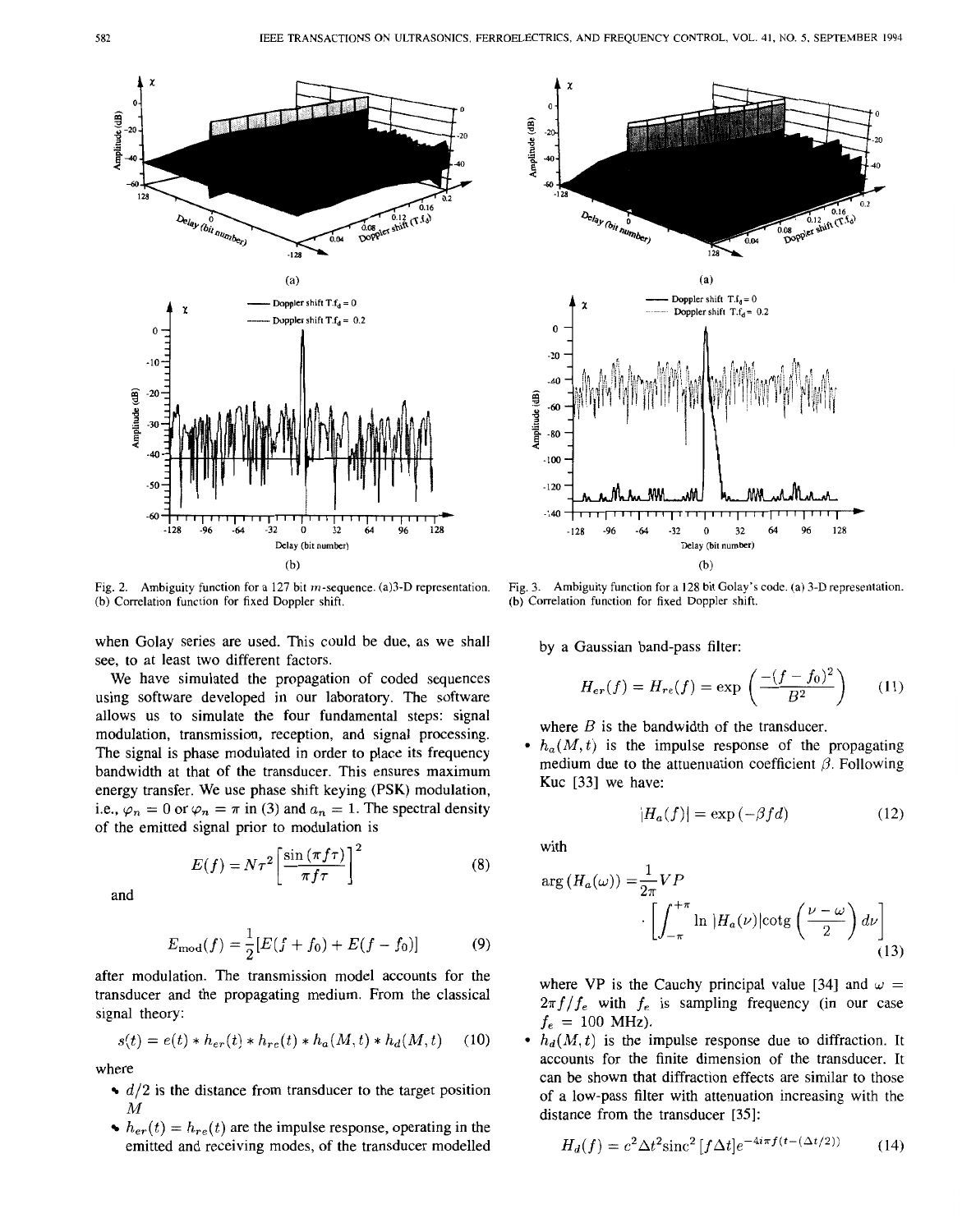where sinc  $x = \sin \pi x / \pi x$ , *c* is the sound velocity, and  $\Delta t$  is the delay between the signals arriving at the target from the most distant and the nearest parts of the transducer.

The receiver part has in phase and quadrature phase channels. After the demodulation, low-pass filtering is made by a Butterworth type filter [36]. Its transfer function is

$$
|F(\omega)|^2 = \left(1 + \left(\frac{\omega}{\omega_c}\right)^{2n}\right)^{-1} \tag{15}
$$

where the cutoff frequency  $f_c = \omega_c/2\pi$ , and the order of the filter  $n$  can be chosen as needed. After low-pass filtering, the output from each channel is translated into the frequency domain using the Cooley-Tukey fast Fourier transform (FFT) algorithm [37], [38]. The resulting spectrum is then multiplied by the spectrum of the emitted signal  $E(f)$ , and the result is transformed back to time domain. The corresponding outputs are then squared and added. The result is the cross-correlation peak whose location corresponds to the distance between the target and the transducer. In other words:

$$
\Gamma^{2}(t) = \Gamma_{1}^{2}(t) + \Gamma_{2}^{2}(t)
$$
\n
$$
\Gamma^{2}(t) = \{\mathcal{F}^{-1}[S_{1}(f)E(f)]\}^{2} + \{\mathcal{F}^{-1}[S_{2}(t)E(f)]\}^{2} \tag{17}
$$

where  $S_1(f)$  and  $S_2(f)$  are the Fourier transforms of the two received demodulated and filtered signals.

Simulations where conducted with  $m$ -sequences and Golay codes. The  $m$ -sequences employed were 1023 b long while Golay codes had 1024 b each. The same energy was launched into the medium by each emitted m-sequence and by each one of the two complementary series. The central frequency of the transducer is  $f_0 = 6.25$  MHz and its diameter  $2r = 8$  mm. In order to optimize the resolution, the bit duration,  $\tau$ , is equal to  $1/f_0 = 160$  ns. With the sound velocity  $c = 1530 \text{ ms}^{-1}$ , the corresponding sound wavelength is  $\lambda = c f_0^{-1} = 0.24$  mm, and the limit Fresnel Fraunhofer zone [39]  $z_F = r^2 \lambda^{-1} \approx 65.4$ mm. In order to avoid memory overflow and to achieve reasonable computation times, simulations were made over distances of 125 mm with maximal scattering density equal to  $3/\lambda$ .

The first simulations were conducted with only one target placed at the distance of 80 mm from the transducer and with an infinite transducer's bandwidth. In order to allow easy comparison of result, the output signal was normalized to 0 dB. For complementary series the noise level observed in [Fig. 3](#page--1-0) is due to round-off error in FFT computing, and the **SNR** value is still greater than 120 dB. For  $m$ -sequences when a discrete Fourier transform algorithm is used, the expected **SNR** value of 60 dB (with  $N = 1023$  b) is achieved. The diffraction filter effects are clearly observed in Fig. 4, where the peak amplitude decreases with the increasing dimensionless parameter *Z* 

$$
Z = \frac{\text{target to transducer distance}}{\text{transducer radius } r}
$$
 (18)

and where the width variation of the correlation peak was also plotted for m-sequences and for Golay codes. When the attenuation effects are added the peak amplitude decreases



[Fig.](#page--1-0) **4.** Diffraction filter effects. Variation of the peak amplitude (c. d) and variation of the peak width at  $-20$  dB (a, b) versus the normalized distance *Z* for m-sequence (continuous lines) and Golay's codes (dotted lines).



[Fig.](#page--1-0) 5. Same as Fig. 4 but the effects of attenuation are added  $(\alpha = 0.5 \text{ dB})$ or **1** dB) (a) 1023 bit m-sequence; (b) two 1024 bit Golay's codes.

exponentially with *Z.* The increase of the width of the correlation peak with *Z* due to rapid attenuation of high frequency components in the emitted signal is shown in Fig. *5.* At low *Z*  values the principal effect is due to diffraction and peak width decreases. At higher *Z* values the observed variations are due to the attenuation itself. The influence of the transducer, which is often modeled as a Gaussian type band-pass filter, is well known and will be omitted here.

At this point we wish to emphasize a dramatic decrease of SNR observed when the modulation-demodulation process is not carefully simulated. Both codes, the m-sequences and the complementary series, are modulated using PSK coherent modulation.

The use of complementary series implies the emission of two complementary sequences. A small displacement  $\Delta d$  of the target between two emissions corresponds to the phase entary series implies<br>
uences. A small dis-<br>
emissions correspond<br>  $\Delta \phi = \frac{2\pi \Delta d}{\lambda}$ 

$$
\Delta \phi = \frac{2\pi \Delta d}{\lambda} \tag{19}
$$

which leads to SNR degradation as shown in [Fig. 6.](#page--1-0) For medical imaging where the movements are slow the  $\Delta\phi$  variation is negligible. Furthermore the suppression of the continuous component by electronic circuits leads to further degradation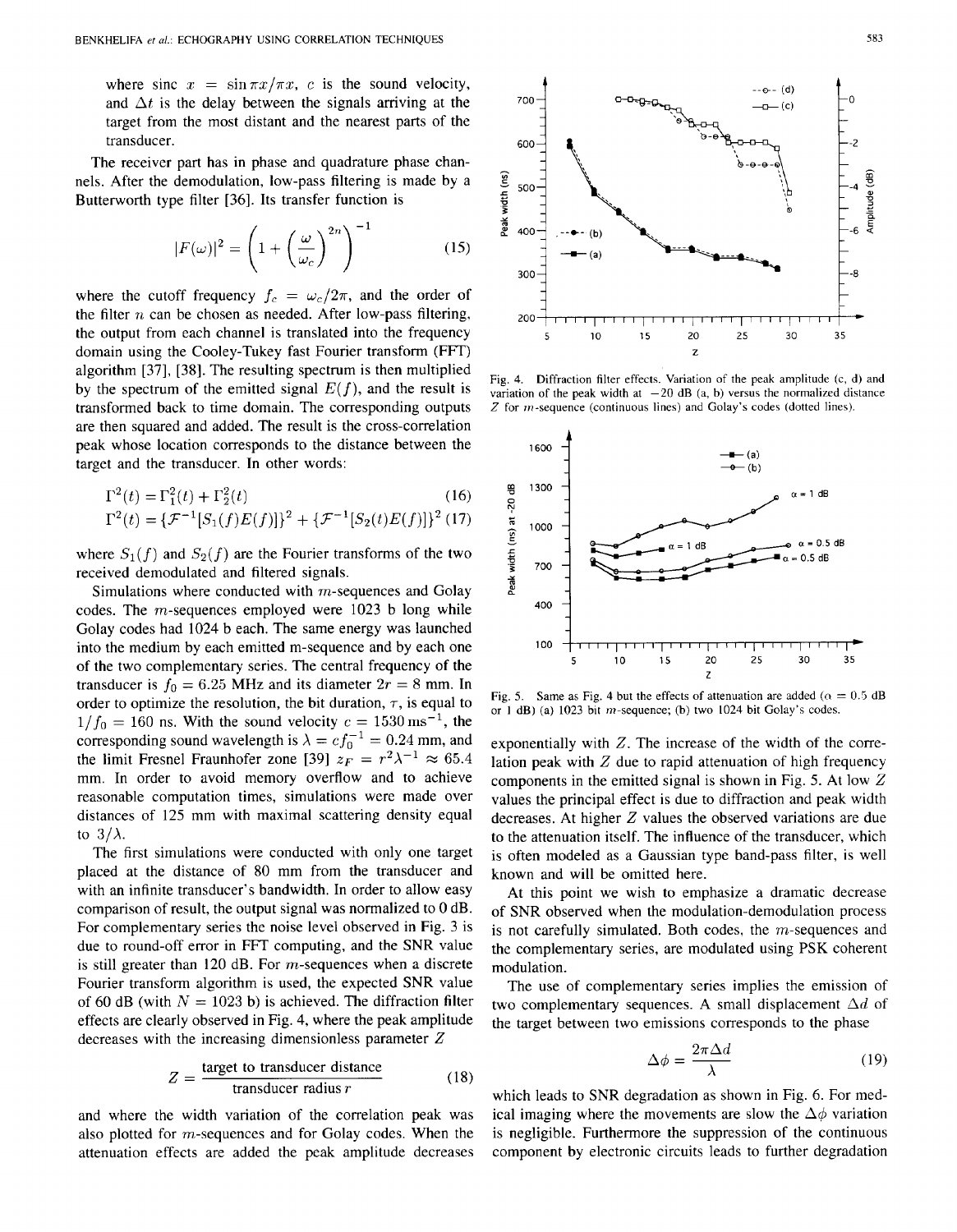



Fig. 7. Schematic representation of the digital correlation system assembled in our laboratory. LO: Local oscillator, LPF: Low-pass filter,  $e(t)$ ,  $S_1(t)$  and  $S_2(t)$  are, respectively, the reference code, the two received signals applied to the correlator.

in  $Lp/Ls$  ratio. For the Golay sequence of length  $N = 2^{2p}$ , the difference between the number of bits of value  $+1$  and the value  $-1$  is  $\Delta n = 2^p$ . The non nil  $\Delta n$  value leads to a continuous component in a coding sequence. Its suppression by demodulation creates an asymmetric code  $(U_{+} \neq U_{-})$  and the secondary lobes of correlation function are no longer fully compensated. The resulting SNR  $\leq 20 \log(\Delta n/N)$  is equal to 30 dB for  $N = 1024$ .

For these reasons we believe that the use of the complementary series in acoustical imaging is inadequate, as far as modulation is used. An other possibility is to use direct sequencing. In this case however much of signal is outside of the transducer's bandwidth and is wasted [40].

#### **VI.** EXPERIMENTAL **RESULTS**

#### **A-** *Type Images*

The digital correlation system assembled in our laboratory is shown in Fig. 7. To sum self correlation functions from two complementary codes, two 1024 bits codes were transmitted and correlated in sequential mode, whereas with 1023 bit length m-sequences the system operates in cyclic mode.

To perform the continuous (cyclic) correlation we used a concave annular array. The concave transducer improves spatial resolution, and the eventual use of electronically focused annular phased arrays should allow us to vary the transducer's focal length around the geometrical preselected length of 10 cm. In the first experiments, reported here after, the central part of the transducer (diameter  $\approx$  1.4 cm) is used as an emitter, while the nearest of equiarea annuli is operated in receiver mode. The central frequency is  $f_T = 7.5$  MHz, and its  $-3$  dB bandwidth  $B = 2$  MHz. In this configuration the lateral resolution is rather poor  $(\pm 0.4 \text{ mm at } -6 \text{ dB})$ . Nevertheless it still allows an interesting comparison between the classical echography and correlation, especially in A-mode where the lateral resolution is unimportant. For maximum transmitted energy a phase shift keying (PSK) modulation was chosen. The binary code was phase modulated to the center frequency

of the transducer. For a good resolution the duration of each bit of the coding sequence should be as a short as possible. However, due to our transducer's bandwidth when the pulse duration is  $t \le 0.28$  ms, more than 10% of the incoming energy is wasted. In the receiving unit the local carrier is derived from the same source as the transmitted carrier so that synchronous detection can be achieved. The return echoes are split into two channels and demodulated by the same functions used for initial modulation but separated from one another by  $90^\circ$  in phase. The outputs,  $S_1(t)$  and  $S_2(t)$ , from the two channels are correlated with delayed replicas of the transmitted sequence,  $e(t)$ . The correlated results are squared and added, and the final result is displayed on the screen. The correlation is done in software on the microcomputer while a digital scope with 8 bit resolution serves as the data acquisition unit.

In [Fig. 8](#page--1-0) we present A-scan results obtained with a small tip of a rod (13 mm high and 0.2 mm diameter) placed in the front of the large reflector. The echo from the tip is designated by 1, the echo from the front plane of the large reflector by 2 and its rear plane by 3. In the classical pulse-echo mode  $e(t)$  is a 150 **V** pulse. With the coded signals *e(t)* had an amplitude of 1 V. Both codes emitted at the frequency  $f_c = \tau^{-1}$ 1.875 **MHz.** Since we have checked that SNR is fairly constant for  $2f_c \leq f_s \leq 8f_c$ , we used  $f_s = 4.0f_c = 7.5$  MHz for convenience. The classical echo **A** signal is shown in Fig. 8(a). The **SNR** is about 20 dB due to the relatively low sensitivity of our transducer, which lacks time gain control.

When  $e(t)$  is an *m*-sequence, one obtains the correlated signal shown in Fig. 8(b). Here the SNR is nearly equal to 50 dB instead of the expected theoretical value of 60 dB obtained for the transducer's bandwidth  $B = \infty$ . Indeed, it is well known that if  $E(f)$  is the spectral density of emitted signal  $e(t)$ , the signal energy is simply  $W = \int E(f) df$  and the energy transmitted to the medium by a transducer modelled by a Gaussian filter is

$$
W_T = \int E(f) \exp\left\{-\left[\frac{f - f_0}{B}\right]^2\right\} df \qquad (20)
$$

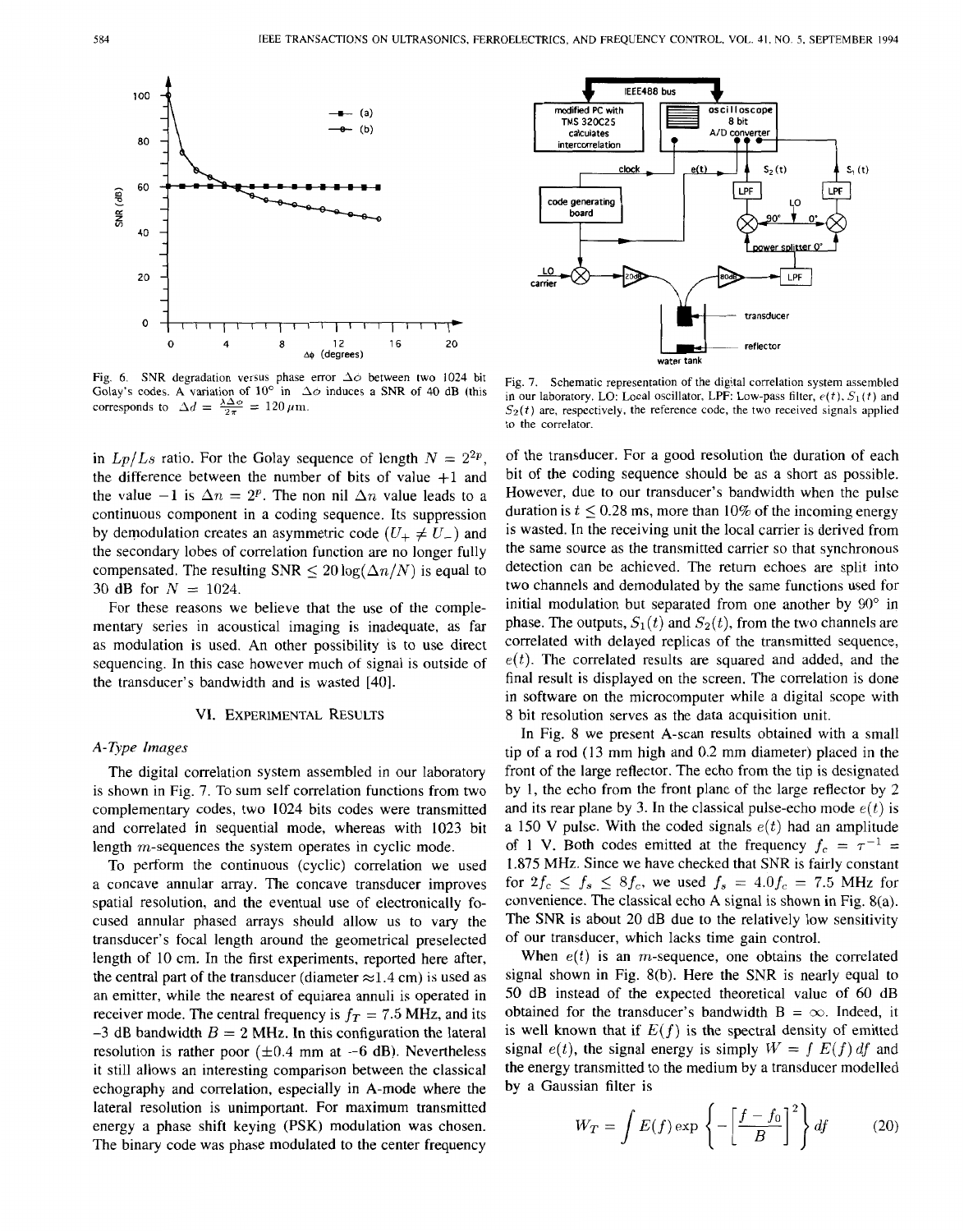

[Fig.](#page--1-0) 8. The object and the corresponding echograms as obtained with (a) classical **pulse** method, **(b)** m-sequence, (c) complementary series.

Thus the attenuation of the correlation peak is  $10\log\left[\frac{W_T}{W}\right]$ , whereas the noise, mainly due to the electronics, remains constant. With  $f_0 = 7.5$  MHz and  $B \approx 2$ MHz this leads to a decrease in the central peak of 6 dB.

As expected (see the end of Section V) for Golay codes SNR  $\approx$  30 dB [Fig. 8(c)]. Obviously, the *m*-sequences evidently lead to the best results.

#### *B-Type Images*

With the same very broad ultrasonic beam we obtained some preliminary B type images of a very simple object: a hole 3 mm in diameter and **10** mm in depth was drilled in the center of a cylindrical block of duraluminum. The transducer was moved along a diameter, and the resulting B echogram is displayed in [Fig.](#page--1-0) **9.** When the transducer is operating in the classical pulse mode, the bottom of the hole is clearly visible. The absence of a sharp discontinuity on the upper horizontal in emission and reception mode, respectively. In our opinion



(b)

 $\overline{\phantom{a}}$ 

[Fig.](#page--1-0) 9. Echo B type image of **a** single hole drilled in **AGA14** (dural). (a) **Pulse** method. The bottom of the hole is clearly visible. (b) Correlation with  $m$ -sequence. The bottom and the side walls of the hole are visible. Hole dimensions: diameter = **3** mm, depth = IO mm.

line of echogram indicates a beam width on the order of the diameter of the hole.

It should be pointed out that when m-sequences are used, the walls of the drilled hole are clearly visible. At this stage we do not have a clear explanation of the effect, but we suspect that it could be due to mode conversion in the sample. As suggested by one of the referees, "it could be because the receiver annuli is at an angle relative to the wall **or** it may be just the effect of the top edge of the wall elongating the pulse." This effect, never seen in classical echography, is clearly visible in correlation techniques because the local dynamic range is improved by band compression.

#### VII. CONCLUSION

Since the mid- **1980's** it has been accepted that "Golay code correlation systems provide as good as or better performance than an m-sequence (noncircular) correlation system."

In this paper we have used a circular  $m$ -sequence correlation system. Since in this case the coded signal is emitted continuously, the system needs at least two transducers operating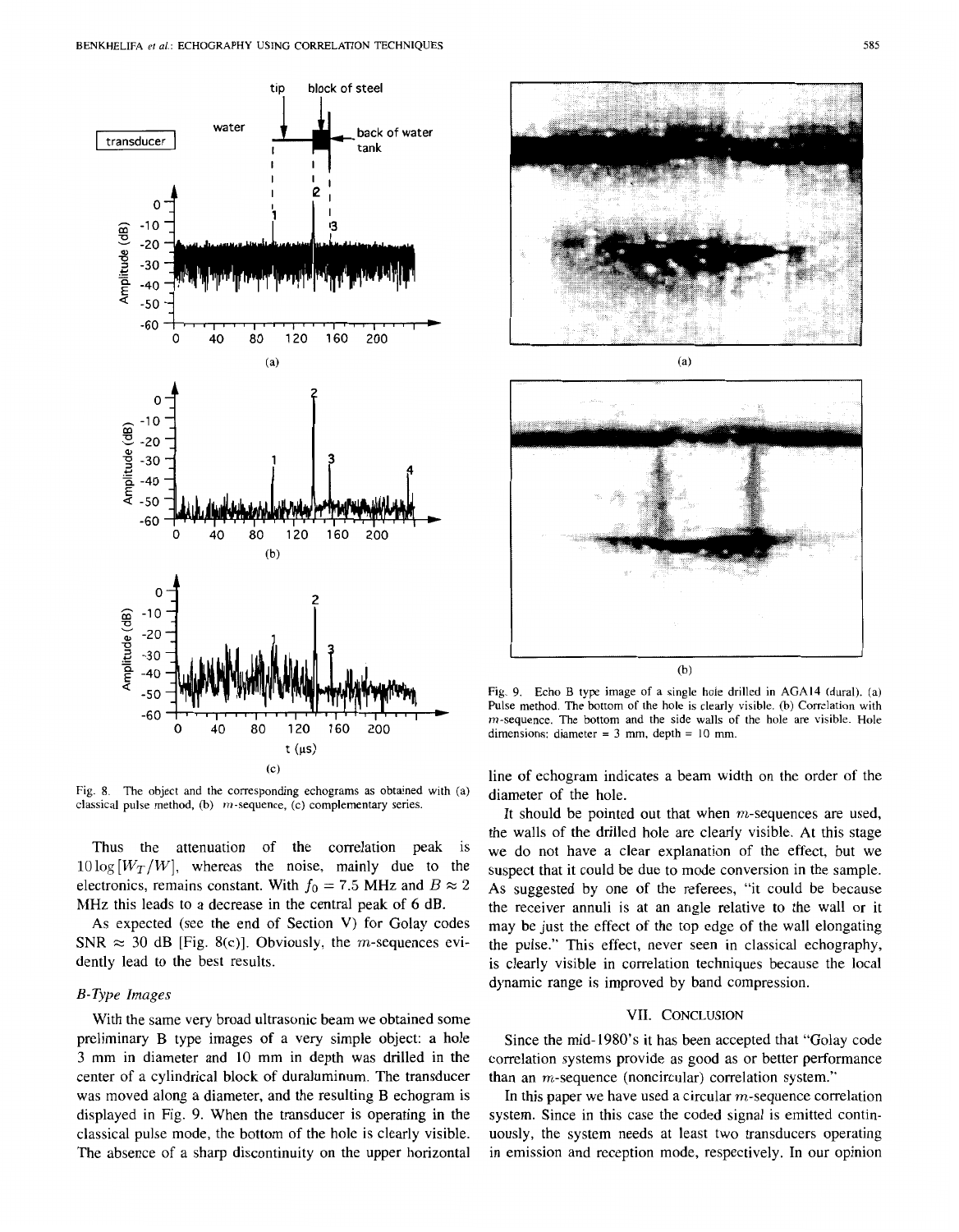multielement transducers such as the one that we used in this [14] M. Bernfeld and P. M. Liebman, "On a property of binary sequences,"<br>study are no longer a technical problem. Furthermore, it has *Proc. IEEE*, vol. 52, p. study are no longer a technical problem. Furthermore, it has *Proc. IEEE*, vol. 52, [p. 744,](#page--1-0) 1964.<br>[15] R. H. Barker, "Group synchronisation of binary digital systems," in its own advantages, since it could provide focus tracking and  $\sum_{\text{Common} \text{ minimum} \text{ theory}}$   $\sum_{\text{Common} \text{ column} \text{ memory}}$  New York: Academic, 1958.<br>electronic apodization of the ultrasonic beam. Simulation of [16] S. W. Golomb and R. A. Sc electronic apodization of the ultrasonic beam. Simulation of correlation provides the same order of magnitude of secondary *IEEE Trans. Aerosouce and Electron.* Sysf., vol. AES-3, no. **1.** pp. *Trans. Inform. Theory, vol.* IT-11, no. 4, pp. 533-537, 1965.<br>the ambiguity function has shown that m-sequence circular [17] E. E. Hollis, "Comparison of combined Barker codes for Radar use." lobes as Golay codes.

For a metallic reflector immersed in a water tank the SNR observed with  $m$ -sequences is 20 dB higher than the SNR observed with Golay complementary series. It was shown that the modulation-demodulation scheme leads to the observed SNR degradation. Direct sequencing could probably improve the value of SNR and we shall evaluate its merits in the near future. We have demonstrated however that even if in perfectly stationary media, Golay series could be advantageous. This seems no longer be correct when the medium is in motion.

Finally, we wish point out that in spite of numerous A type echograms available in the literature there are only a few 2-D (B type) images [8], [9], [41].

We hope that the results presented in this paper will develop greater interest in the use of coded signals in ultrasonic echography. Imaging objects with less dramatic changes in acoustical impedance will be our next area of investigation.

#### ACKNOWLEDGMENT

It is a pleasure to thank **Dr. P.** *C.* Kahn for a critical reading of the manuscript and the referees for their constructive remarks.

#### **REFERENCES**

- [I] M. M. Bilgutary. E. **S.** Furgason, and V. L. Newhouse "Evaluation of random signal correlation for ultrasonic flaw detection," *IEEE Trans. Sonics Ulr&on.,* vol. SU 23, no. *5,* pp. 329-333, 1976.
- **M.** Gindre, C. Lebeault, **F.** Rieuneau, W. Urbach, and J. Perrin, "Ultrasonic imaging using correlation techniques: Computer simulations and experimental results," in *Acoustical Imaging.* New York: Plenum, 1988. vol. 17.
- [3] J. Max, "Méthodes et techniques de traitement du signal et applications aux mesures physiques," vol. I, Masson, Ed., Paris, France, 1987.
- $[4]$ C. Elias, "An ultrasonic pseudorandom signal correlation system," *IEEE Trans. Sonics Ulfrason.,* vol. SU 27, no. 1, pp. 1-7, 1980.
- [5] F. Lam and M. Hui, "An ultrasonic pulse compression system using maximal length sequences," *Ulfrason.,* vol. 20, no. 3, pp. 107-1 12, 1982.
- [6] M. Gindre, "Conception et réalisation d'un échographe à corrélation, Ph.D. dissertation, Univ. of Paris V, 1987.
- [7] H. Bressmer, V. Heinze, and U. Faust, "Verbesserung der qualität von ultraschall B-bildaufnahmen durch anwendung der pulskompressionsme\ss  $\tau$ echnik," Biomedizinische Technik Band, 35, Ergänzungsband, p. 274-275, 1990.
- [8] H. Bressmer, P. Kugel, and U. Faust, "Pulse compression-A very good method to improve the quality of B-Modes images,'' **1"'** Euro. Conf. Biomed. Eng., Nice, France, 1991.
- M. O'Donnell, "Coded excitation system for improving penetration of real time phased array imaging systems," *IEEE Trans. Ultrason., Ferroelec., Freq. Confr.,* vol. 39, pp. 341-351. 1992.
- B. B. Lee and E. **S.** Furgason, "High speed digital Golay code flaw detection system," *C'lrrason.,* vol. 21, pp. 153-161, 1983.
- [11] G. Hayward and Y. Gorfu, "A digital hardware correlation system for fast ultrasonic data acquisition in peak power limited applications," *IEEE Trc1n.s. Ultrason., Ferroeiec., Freq. Contr.,* vol. *35,* no. *6,* pp. 800-808, 1988.
- W. H. Chen and **J.** L. Deng, "Ultrasonic non destructive testing using Barker code pulse compression techniques," *Ultrason.,* vol. 26, pp. 23-26, 1987.
- G. S. Kino, *Acousfic u'uves; devices, imaging, and analog signal pro*cessing. Englewood Cliffs, NJ: Prentice-Hall, 1987, p. 390.
- 
- **New York: Academic, 1958.**
- 
- 141-144, 1967.
- [18] S. W. Golomb, *Digital Communications with Space Applications*. Englewood Cliffs, NJ: Prentice Hall, 1964.
- [19] D. V. Sarwate and M. B. Pursdey, "Crosscorrelation properties of [pseudorandom and related sequences,"](#page--1-0) *Proc. IEEE,* pp. **593-619,** 1980.
- [20] **M.** J. Golay. "Complementary series," *IRE Tans. Inform. Theon,* vol. IT-7. pp. 82-87, April 1961.
- [21] E. E. Hollis, "A property of decomposable Golay codes which greatly simplifies sidelobe calculation," Proc. IEEE, pp. 1727-1728, 1975.
- [22]  $\_\_$ , "Another type of complementary sequences," *IEEE Trans. Aerospace und Electron. Syst..* vol. AES-I 1. no. *5,* pp. 916-920, 1975.
- [23] R. Turyn, "On Barker codes of even length," *Proc. IEEE,* vol. 51, p. 1256, Sept. 1963.
- [24] R. L. Frank, "Polyphase codes with good nonperiodic orrelation properties," *IEEE Trans. Inform. Theory*, vol. IT-9, no. 1, pp. 43-45, 1963.
- [25] C. E. Cook and M. Bernfeld. *Radur signals, An introducrion* **to** *theory and applications.* New York: Academic, 1967.
- [26] D. A. Huffman, "The generation of impulse equivalent pulse trains," *IRE Trans. Inform. Theory,* vol. IT-8, pp, 10-16, 1962.
- [27] M. H. Ackroyd, "The design of Huffman sequences." *IEEE Truns. Aerospace and Electron. Syst., vol. AES-6, pp. 790–796, 1970.*<br>——... "Synthesis of efficient Huffman sequences." *IEEE Trans.*
- [28] -, "Synthesis of efficient Huffman sequences," *Aerospace and Electron. Sysf.,* vol. AES-8, no. 1, pp. 2-8, 1970.
- [29] F. F. Kretschmer and Lin, "Huffman coded pulse compression waveforms," RNL Rep. 8894, Naval Res. Lab., Wash., DC, pp. 94-108, Feb. 1985.
- [30] F. de Coulon, *Théorie et traitement des signaux.* Paris, France: Dunod, 1987.
- [31] B. B. Lee and E. S. Furgason, "The use of correlation systems for real time ultrasonic imaging," in *Proc. IEEE Ulfruson. Symp..* 1985, pp. [782-787.](#page--1-0)
- [32] Y. Takeuchi. *Compurison of upodized linear FM chirp and compiemen*  tary series. Hino: Yokogawa Medical Systems, Ltd., 1981.
- R. Kuc, "Generating a minimum-phase digital filter model for the acoustic attenuation of soft tissue," *IEEE Ultrason. Symp.,* 1983.
- [34] F. Roddier, *Distributions et transformations de Fourier*. McGraw Hill, 1978.
- M. Fink, J-F. Cardoso, and P. Laugier, "Analyse des effets de la diffraction en échographie médicale," *Acta Electronica*, vol. 26, no. 1-2, pp. 59-80. 1984.
- [36] M. Labarrere, J. P. Krief, and B. Gimonet, *Le filtrage et ses applications.* Toulouse, France: Cépadues, 1982.
- A. Oppenheim and R. Schafer, *Digital signal processing.* Englewood  $1371$ Cliffs, **NJ:** Prentice-Hall, 1975.
- **J.** Liferman, *Les techniques rapides de traifement cfu signal; Fourier, Walsh, Hadamard.* Paris, France: Masson, 1979.
- $[39]$ P. M. Morse and **K. U.** Ingard, *Theorerical ucoustics.* Princeton, NJ:
- Princeton Univ. Press, 1968. B. B. Lee and E. S. Furgason, "An evaluation of ultrasound NDE correlation flaw detection systems," IEEE Trans. Sonics Ultrason., vol. SU-29. no. 6, pp. 359-369. 1982.
- $[41]$ *G.* Hayward and Y. Gorfu. "Low power ultrasonic imaging using digital correlation," *Ulrrason.,* vol. 27. no. *5,* pp. 288-296, 1989.



**Mohamed A. Benkhelifa** was born in Mostaganem, Algeria, on July 10, 1965. He received the degree in electronic engineering from the U.S.T.O. (Oran-Algeria) in 1987. He received the D.E.A. in instrumentation, from the University of Orsay, Paris Sud in 1992. The title of his thesis was "Echography using correlation techniques: choice of coding signal."

He now teaches at Cergy University, Department of Electrical Engineering and Computer Sciencc. His research interests include signal processing in